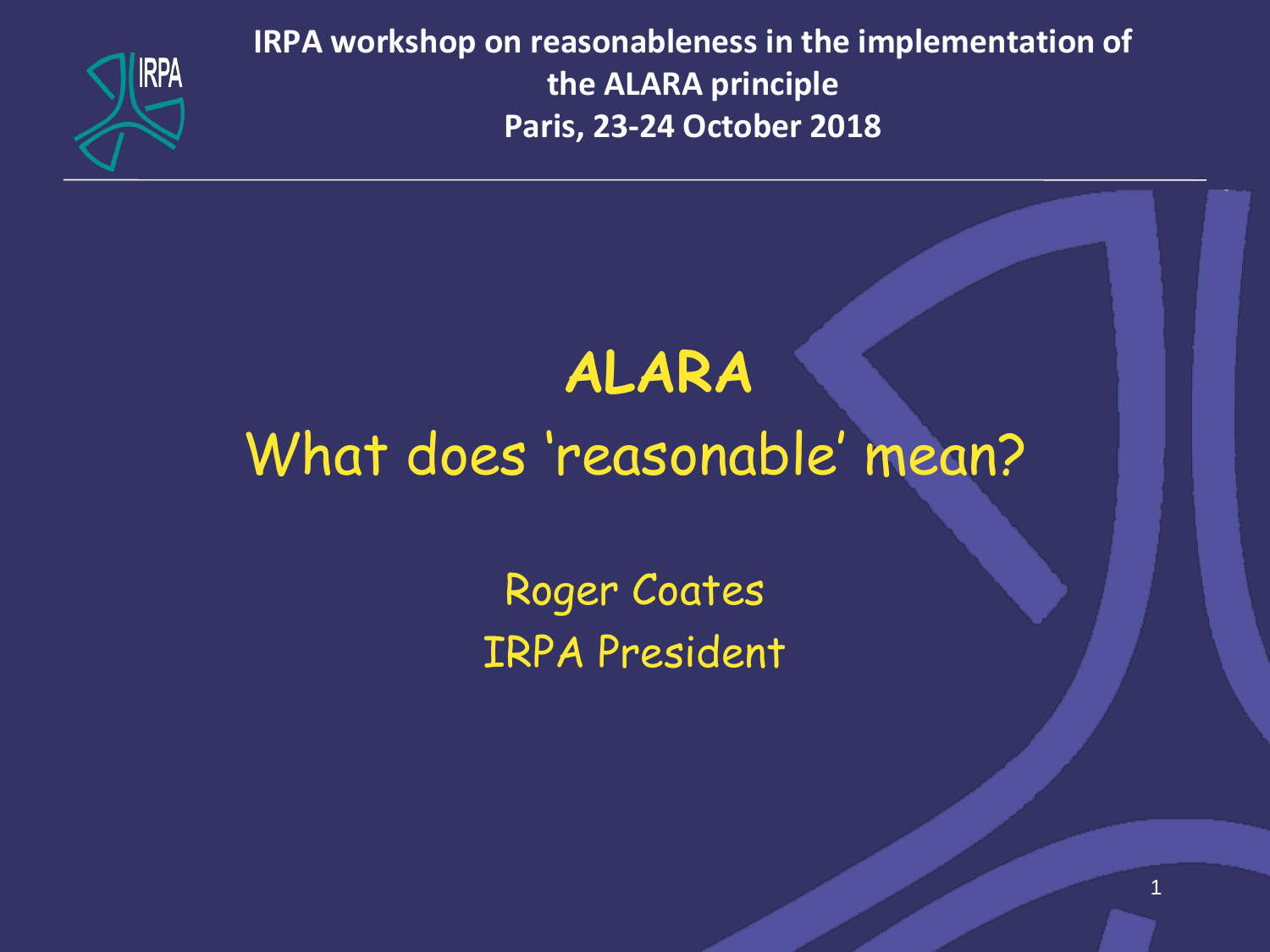

**IRPA workshop on reasonableness in the implementation of the ALARA principle Paris, 23-24 October 2018**

## **ALARA**

# What does 'reasonable' mean?

Roger Coates IRPA President

With thanks to SFRP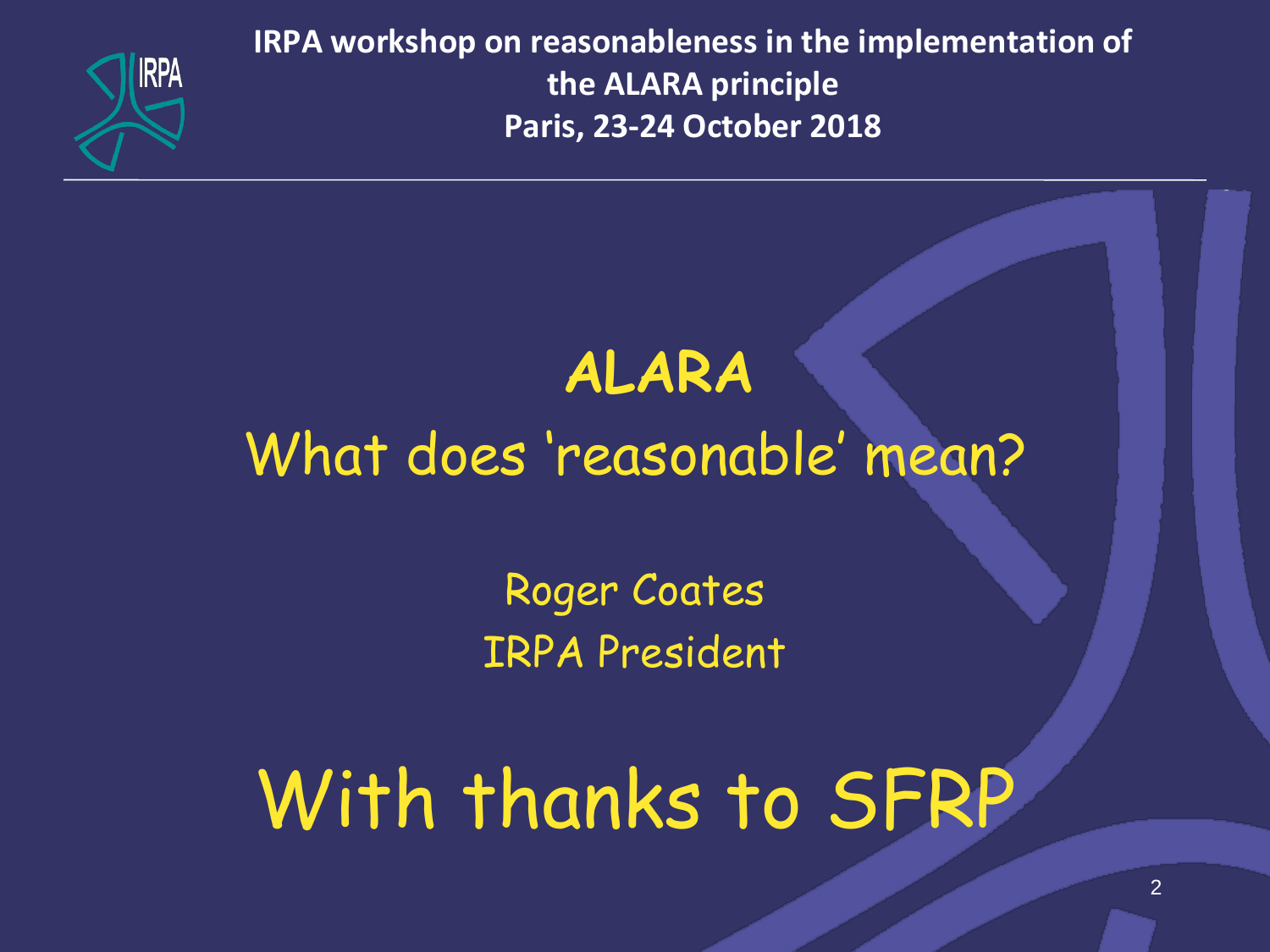

#### **Current feelings - IRPA Consultation et al**



"We've not quite got it right"

"We have lost our way a bit"

"Low As", Minimisation - not "Reasonable"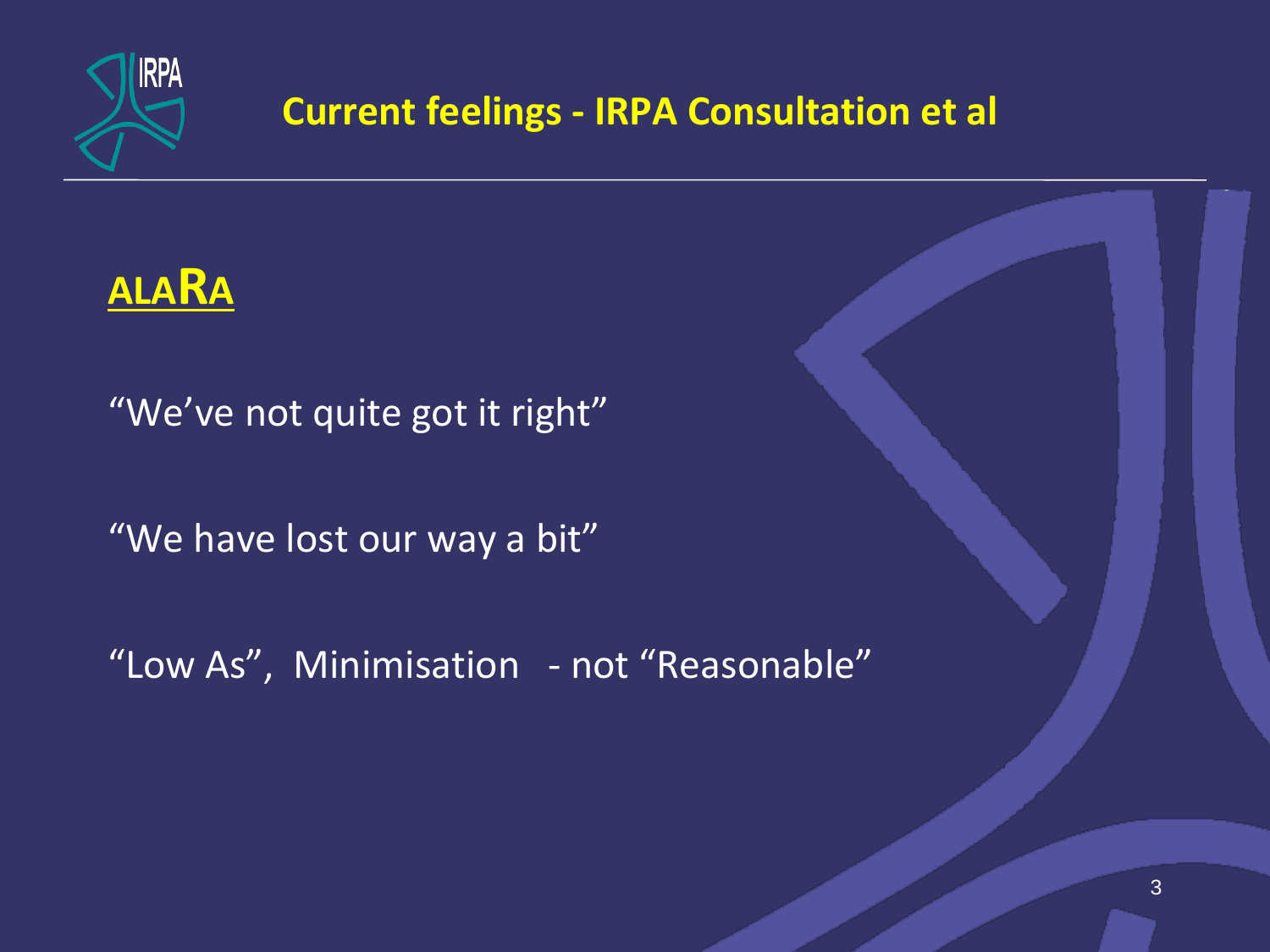

#### **Can IRPA provide some guidance?**

**If so , what form should it take?**

- Numbers?
- Processes, factors to take into account, pitfalls to avoid??
- Accept that stakeholders will always come to the 'right answer' for their circumstances??
- Just a set of case studies???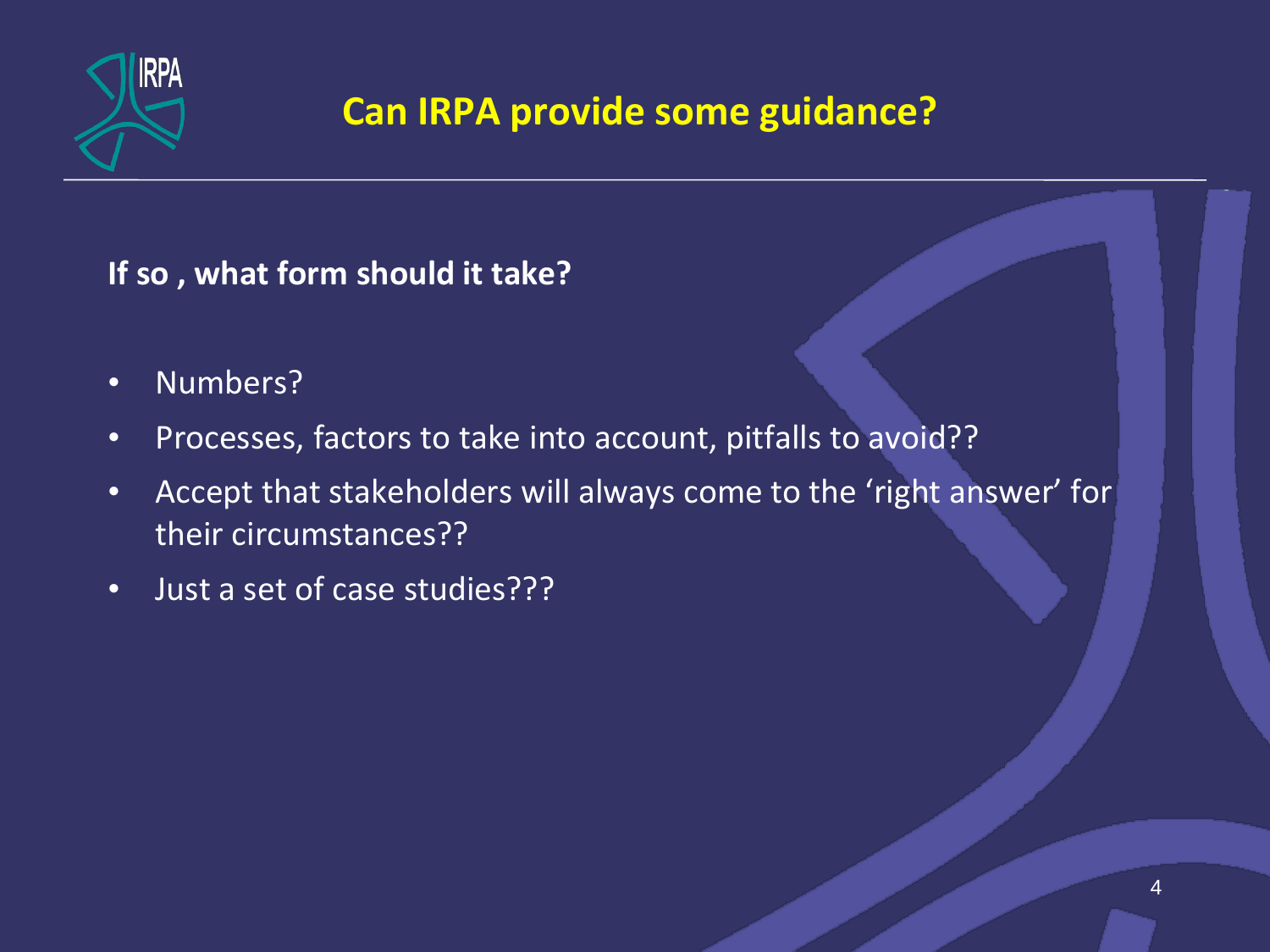

#### **Can IRPA provide some guidance?**

**If so , what form should it take?**

- Numbers?
- Processes, factors to take into account, pitfalls to avoid??
- Accept that stakeholders will always come to the 'right answer' for their circumstances??
- Just a set of case studies???
- Should guidance cover just Reasonableness, or also cover Conservatism, Graded Approach (etc)
	- Ie 'Practical Protection'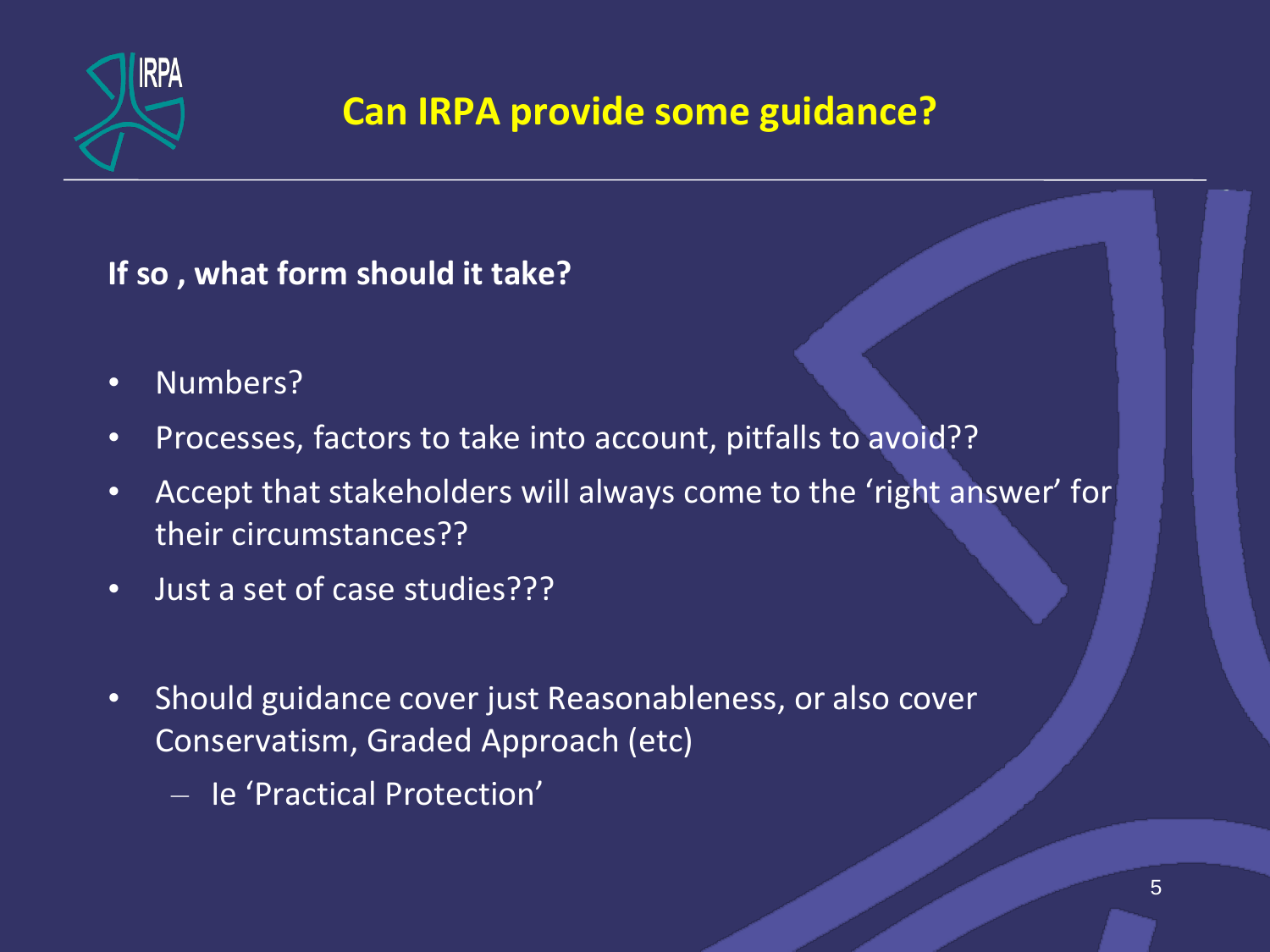

Identify a useful set of case studies?

Look across the cases to identify some common factors and key issues?

=> How to get something useful?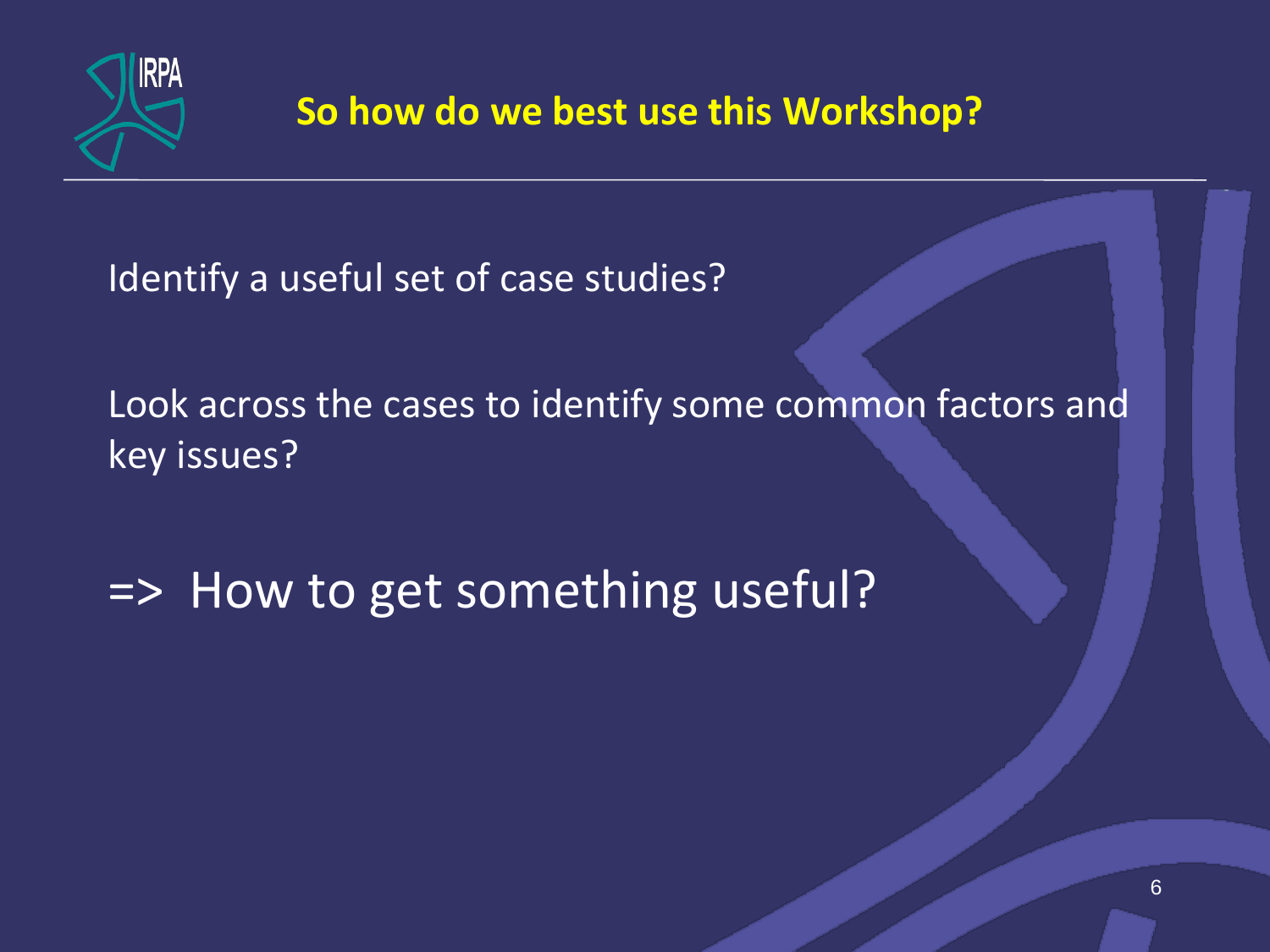

Money and resources:

Its easy to spend other people's money!

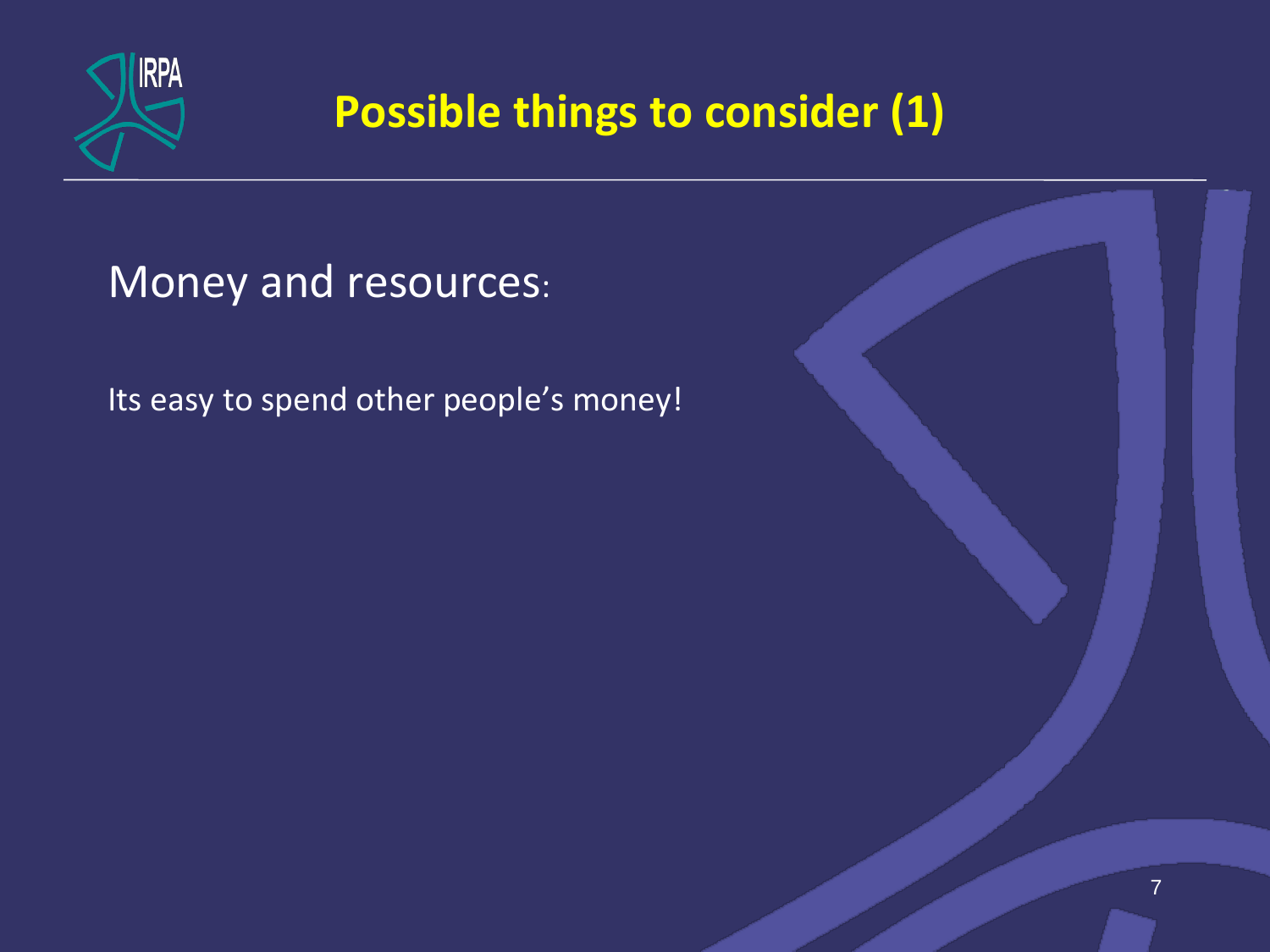

Money and resources:

Its easy to spend other people's money!

Are the people who really pay involved in the decision?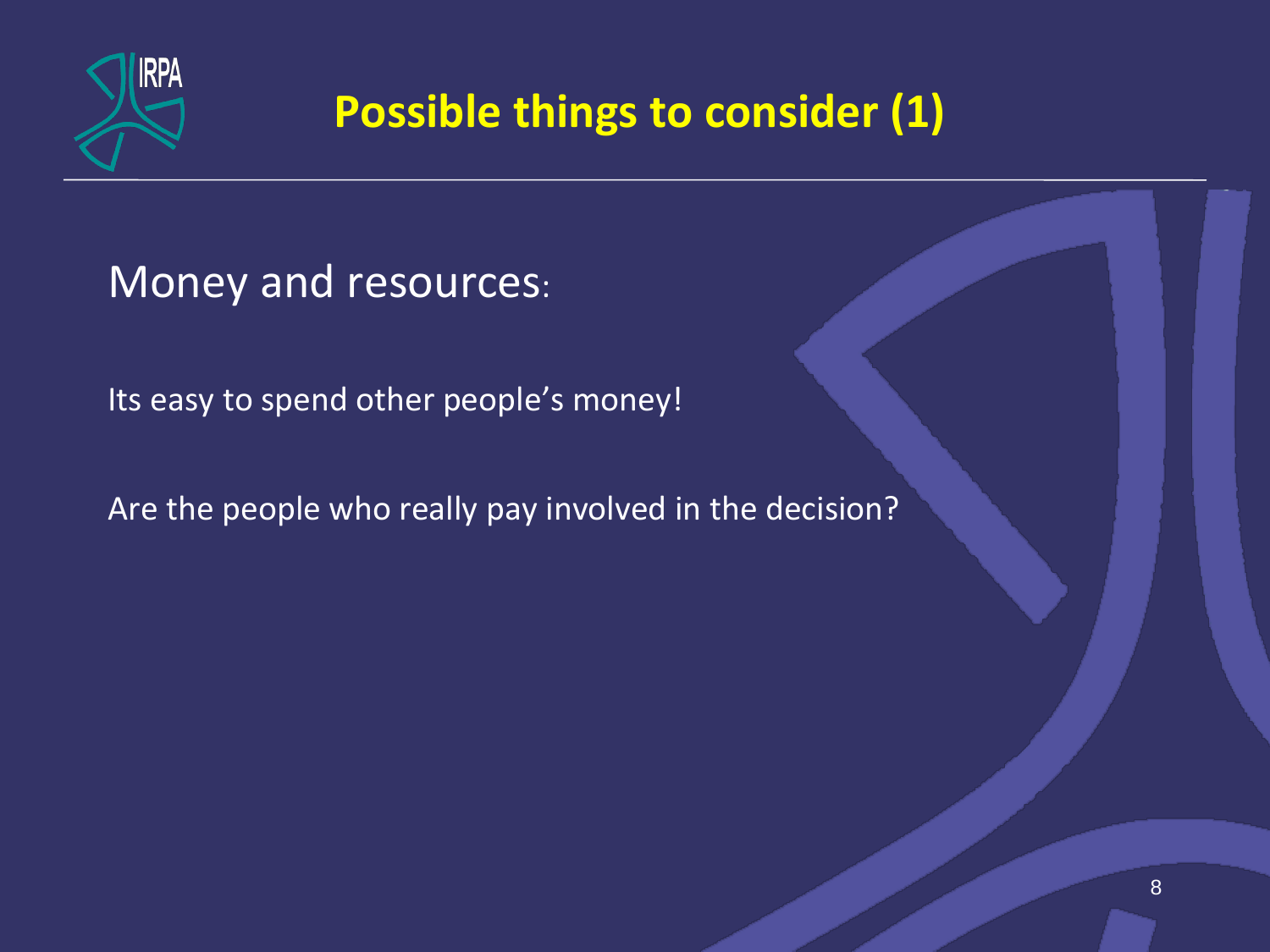

Money and resources:

Its easy to spend other people's money!

Are the people who really pay involved in the decision?

Is the process hijacking society's money???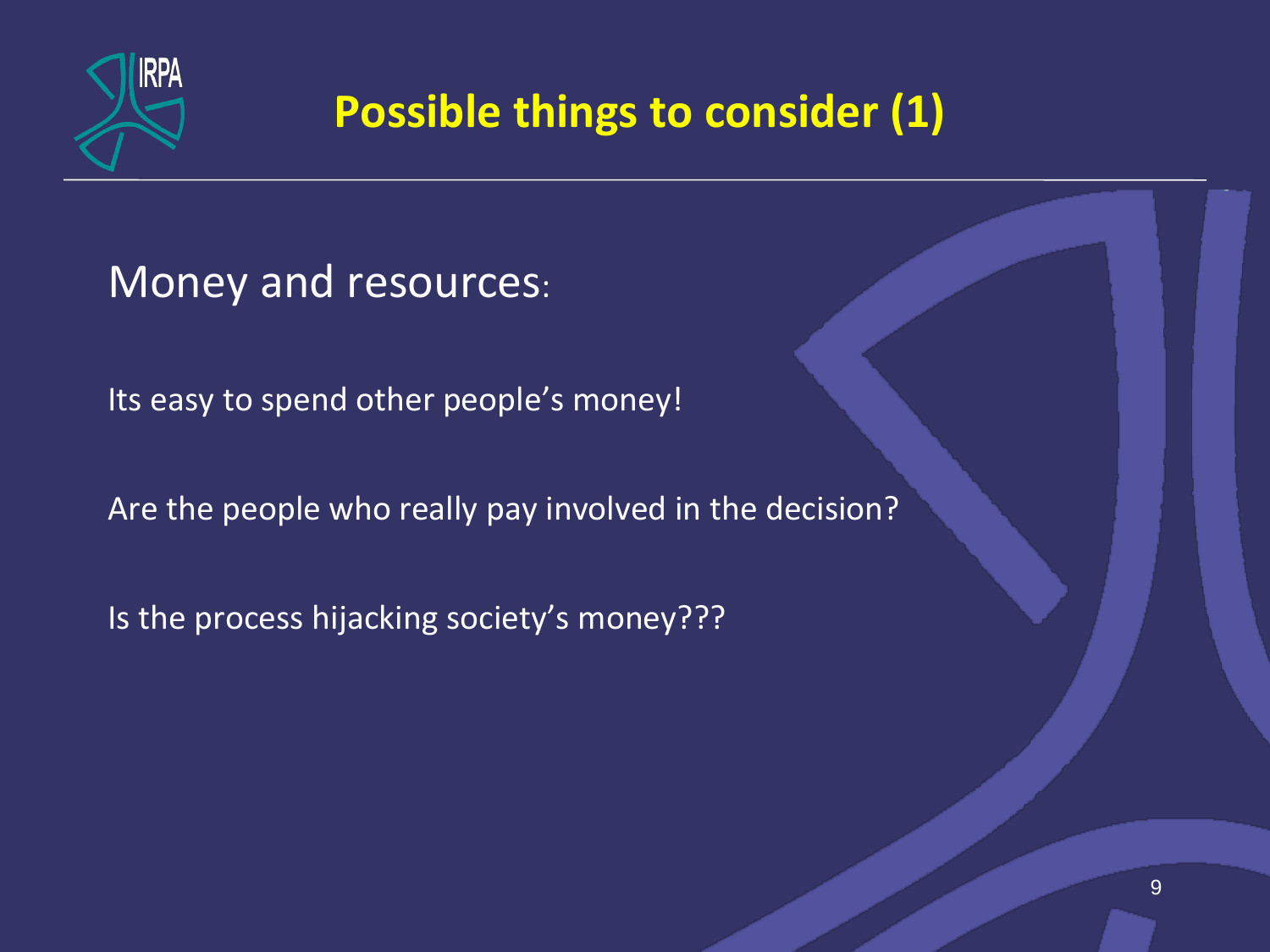

Money and resources:

Its easy to spend other people's money!

Are the people who really pay involved in the decision?

Is the process hijacking society's money???

If CBA isn't enough, how else can we (should we?) have some safeguards for wider society????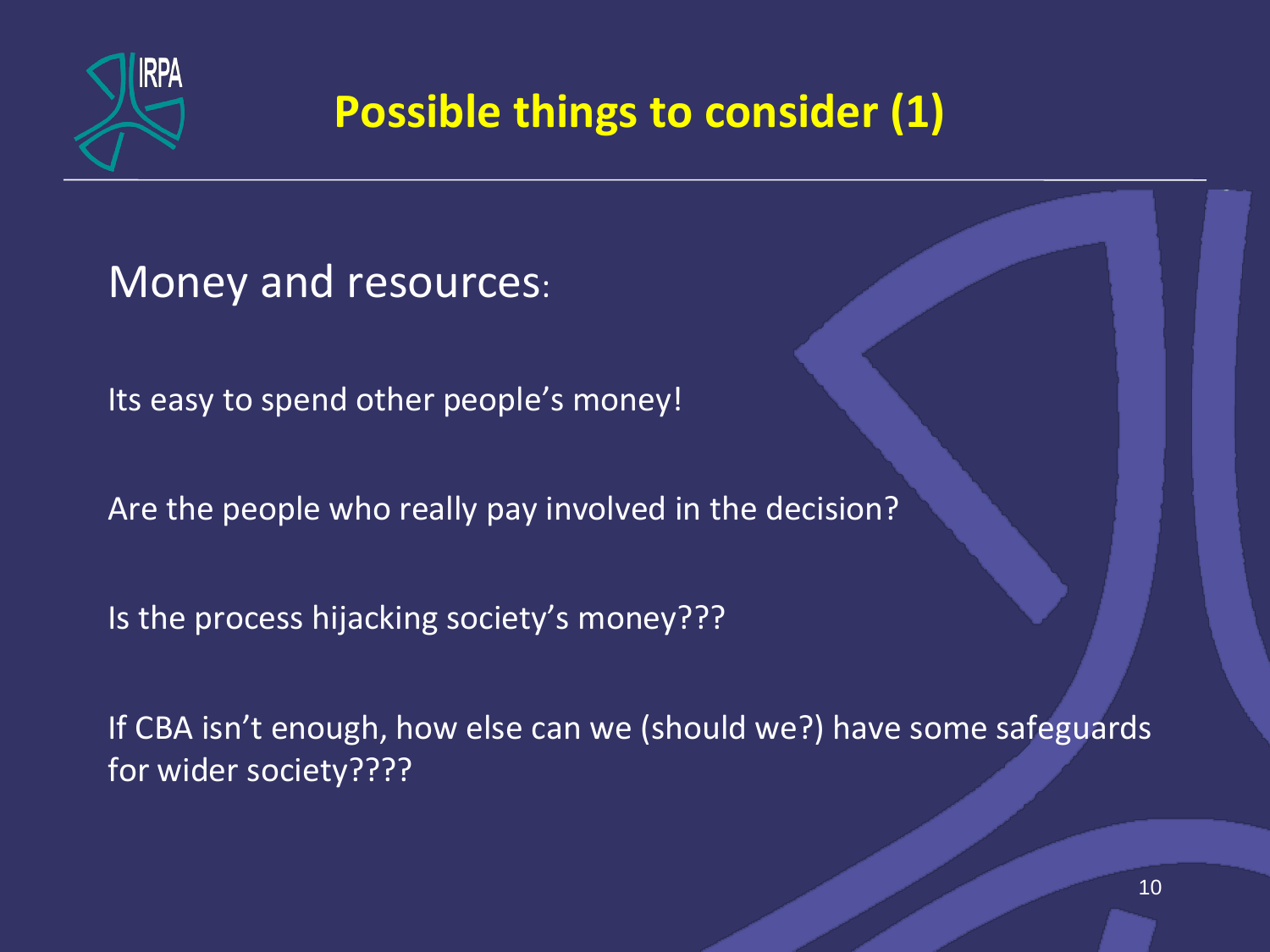

Is there a link with RP Culture?

- Special ALARA efforts a 'high doses'
- At 'low doses' is it enough to ensure a 'good culture'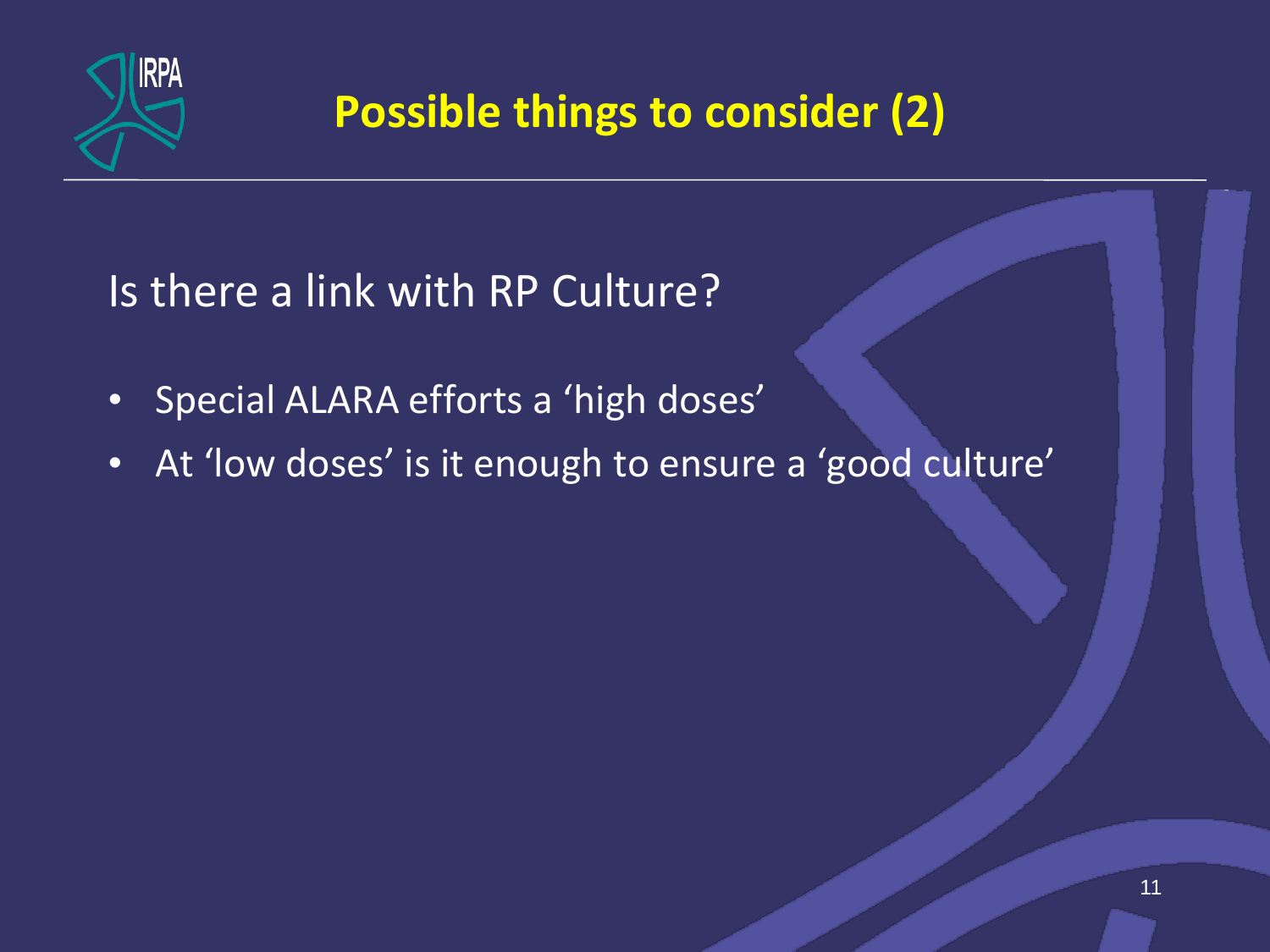

Is there a link with RP Culture?

- Special ALARA efforts a 'high doses'
- At 'low doses' is it enough to ensure a 'good culture'
	- Leadership
	- Effective engagement with those involved
	- Raising Concerns and Learning from Experience
	- Good procedures and QA etc etc
- OK for occupational and medical?
- But how does it play with public exposure???
	- What does a 'public RP Culture' really mean?